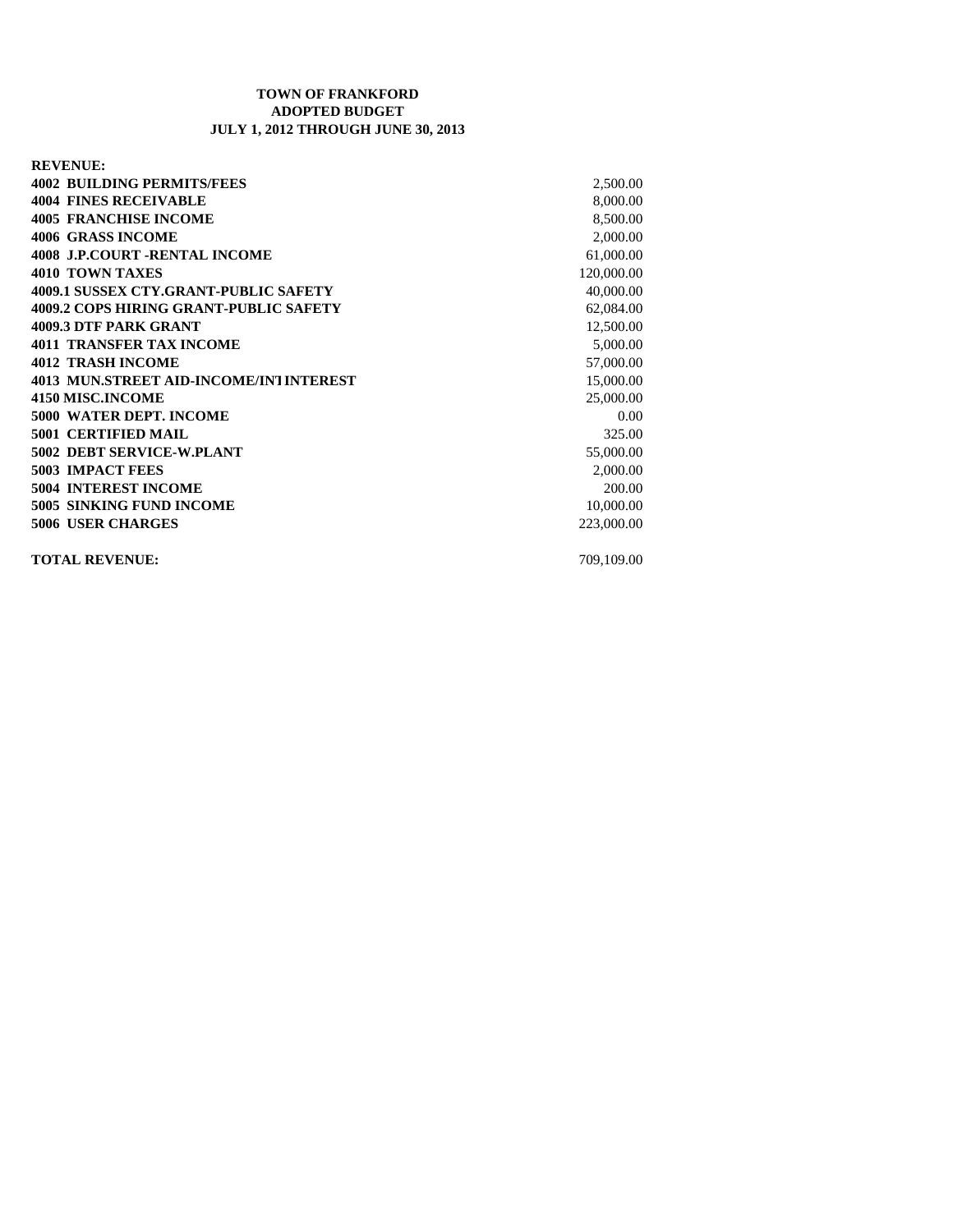| <b>EXPENDITURES;</b>                  |     |           |
|---------------------------------------|-----|-----------|
| 2400 LOANS/DNREC                      |     | 84,160.00 |
| 6001 ACCOUNTING                       |     | 20,000.00 |
| <b>6003 ADVERTISING</b>               |     | 500.00    |
| <b>6005 BUILDING MAINTENANCE</b>      |     | 10,000.00 |
| <b>6006 CHRISTMAS CONTEST</b>         |     | 400.00    |
| <b>6007 CHRISTMAS DECORATIONS</b>     |     | 1,400.00  |
| <b>6009 CONSULTANTS</b>               |     | 5,000.00  |
| <b>6011 DONATIONS</b>                 |     | 0.00      |
| <b>6012 ELECTION</b>                  |     | 600.00    |
| <b>6012.5 FUEL-EMER.GENERATOR</b>     |     | 4,000.00  |
| <b>6013 HEALTH INSURANCE</b>          | 25% | 8,000.00  |
| <b>6014 INSURANCE</b>                 |     | 24,000.00 |
| 6014.5 J.P.CT.-LAWN MAINT.            |     | 0.00      |
| <b>6014.7 LABORATORY ANALYSIS</b>     |     | 2,000.00  |
| <b>6015 LEGAL SERVICES</b>            |     | 4,000.00  |
| <b>6016 MEETINGS / SEMINARS</b>       |     | 100.00    |
| <b>6017 MEMBERSHIP / DUES</b>         |     | 200.00    |
| <b>6018 OFFICE EQUIPMENT-COMPUTER</b> |     | 2,500.00  |
| <b>6019 OFFICE SUPPLIES</b>           |     | 2,000.00  |
| <b>6019.1 PARK-COMMUNITY DAY EXP.</b> |     | 2,500.00  |
| <b>6021 POSTAGE / SHIPPING</b>        |     | 1,100.00  |
| <b>6022 REIMBURSEMENTS</b>            |     | 0.00      |
| <b>6023 SEWER</b>                     |     | 1,200.00  |
| <b>6025 SINKING FUND</b>              |     | 0.00      |
| <b>6025.5 SLUDGE REMOVAL</b>          |     | 12,000.00 |
| <b>6026 POLICE COVERAGE</b>           |     | 0.00      |
| <b>6027 STREET MAINTENANCE</b>        |     | 2,000.00  |
| <b>6028 STREET-REPAIRS</b>            |     | 3,000.00  |
| <b>6029 TELEPHONE</b>                 |     | 1,500.00  |
| <b>6030 TOWN EQUIPMENT</b>            |     | 1,000.00  |
| <b>6031 TOWN PARK</b>                 |     | 15,000.00 |
| 6032 TRASH                            |     | 51,000.00 |
| <b>6033 UTILITIES-HEADER ACCT.</b>    |     | 0.00      |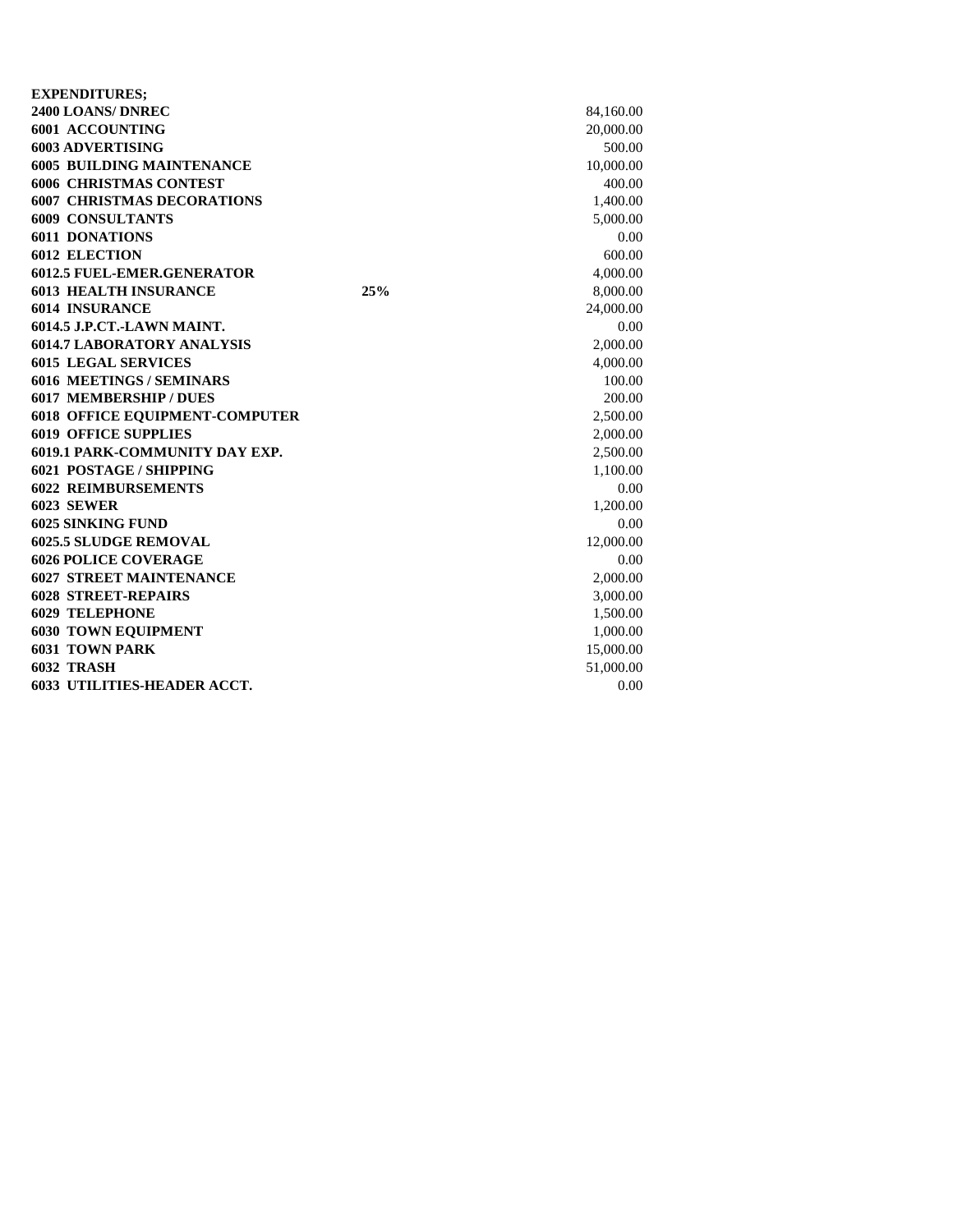| <b>6034 ELECTRIC</b>                             | 4,000.00  |
|--------------------------------------------------|-----------|
| <b>6036 HEAT</b>                                 | 5,000.00  |
| <b>6561 DE STATE UNEMPLOYMENT</b>                | 1,700.00  |
| <b>6562 PAYROLL TAXES</b>                        | 11,000.00 |
| <b>6563 WAGES</b>                                | 62,000.00 |
| <b>7001 ANALYTICAL SERVICES</b>                  | 30,000.00 |
| 7002 AUTO-GAS                                    | 4,000.00  |
| <b>7003 CHEMICALS</b>                            | 21,000.00 |
| <b>7004 CONSUMER REPORT-WATER</b>                | 300.00    |
| 7005 DISTRIBUTION LINE-REPAIR & MAINTENANCE      | 20,000.00 |
| <b>7006 ENGINEERING SERVICES</b>                 | 500.00    |
| <b>7007 EQUIPMENT PURCHASES HEATERS</b>          | 10,000.00 |
| 7009.4 HEALTH INSURANCE<br>75%                   | 25,000.00 |
| 7011 MEMBERSHIP /DUES-W.PLANT                    | 100.00    |
| <b>7012 MISC.-REIMBURSABLES</b>                  | 500.00    |
| 7013 OFFICE EXPENSE-SUPPLIES-W.P.                | 2,400.00  |
| <b>7014.1 PENALTIES</b>                          | 0.00      |
| 7015 POSTAGE/SHIPPING-W.F.                       | 700.00    |
| 7017 REPAIRS/ TRUCK-PICKUP/EQUIPMENT             | 1,000.00  |
| <b>7018 SEWER</b>                                | 0.00      |
| <b>7019 TELEPHONE</b>                            | 600.00    |
| <b>7022 UTILITIES-ELECTRIC</b><br><b>W.PLANT</b> | 20,000.00 |
| <b>7023 UTILITIES-HEAT</b>                       | 3,000.00  |
| <b>7025 WATER METERS</b>                         | 8.999.00  |
| <b>7027 WATER PLANT MAINTENANCE</b>              | 25,000.00 |
| 8001 MSA-STREET LIGHTING                         | 13,000.00 |
| 8003 STREET-MAINTENANCE                          | 2,000.00  |
| <b>8140 MISCELLANEOUS</b>                        | 3,000.00  |